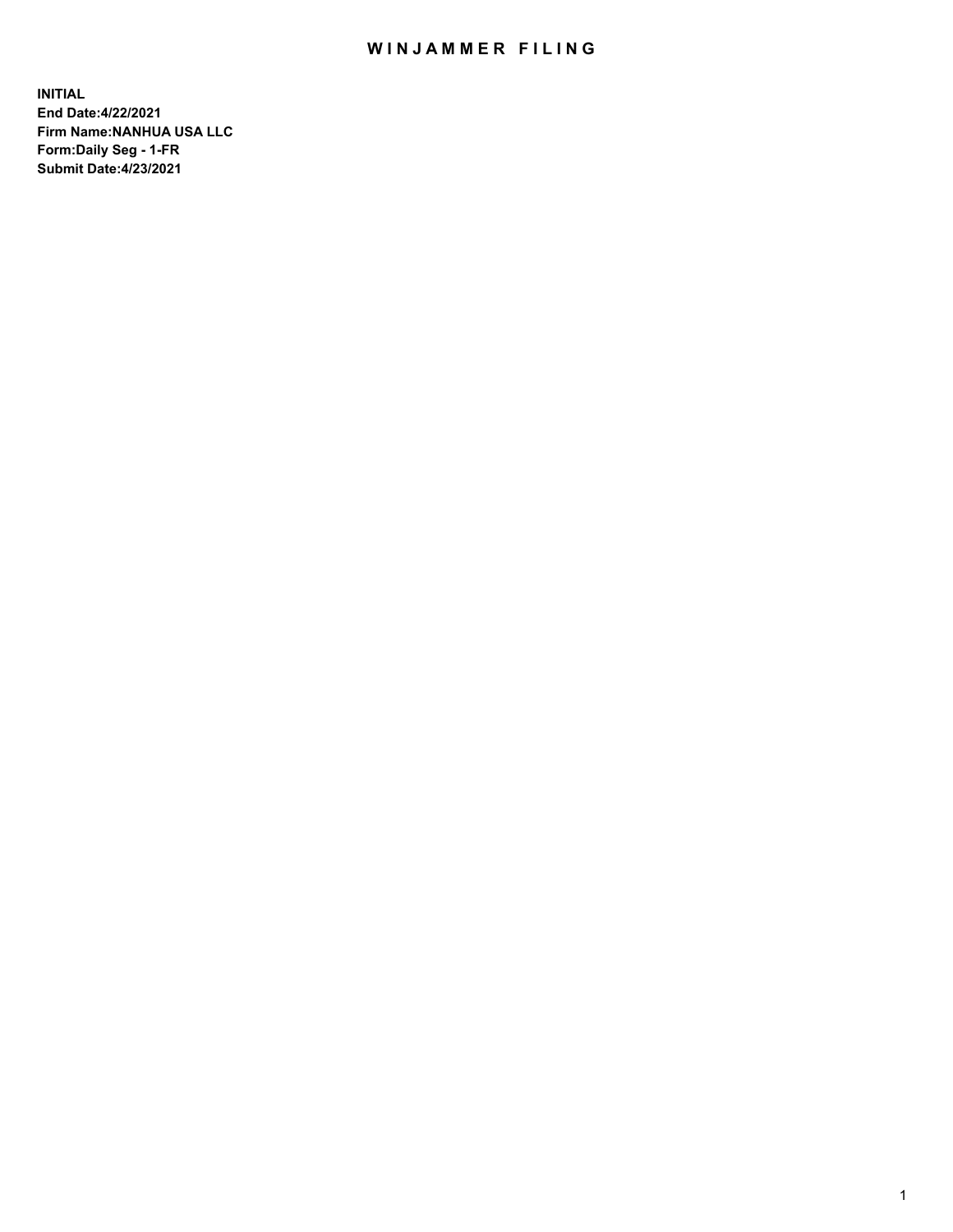## **INITIAL End Date:4/22/2021 Firm Name:NANHUA USA LLC Form:Daily Seg - 1-FR Submit Date:4/23/2021 Daily Segregation - Cover Page**

Name of Company **NANHUA USA LLC** [0010] Contact Name **Kimberley Vercoe** [0040] Contact Phone Number **+1 (312) 526-3930** [0060] Contact Email Address **Kimberley.Vercoe@nanhua-usa. com** [0065] FCM's Customer Segregated Funds Residual Interest Target (choose one): a. Minimum dollar amount: ; or **3,500,000** [8930] b. Minimum percentage of customer segregated funds required:% ; or **0** [8940] c. Dollar amount range between:and; or **0** [8950] **0** [8951] d. Percentage range of customer segregated funds required between:% and%. **0** [8960] **0** [8961] FCM's Customer Secured Amount Funds Residual Interest Target (choose one): a. Minimum dollar amount: ; or **100,000** [8970] b. Minimum percentage of customer secured funds required:% ; or **0** [8980] c. Dollar amount range between:and; or **0** [8990] **0** [8991] d. Percentage range of customer secured funds required between:% and%. **0** [9000] **0** [9001] FCM's Cleared Swaps Customer Collateral Residual Interest Target (choose one): a. Minimum dollar amount: ; or **0** [9010] b. Minimum percentage of cleared swaps customer collateral required:% ; or **0** [9020]

- 
- 

Attach supporting documents

| $0$ [8950] 0 [8951] |               |
|---------------------|---------------|
| $0$ [8960] 0 [8961] |               |
|                     |               |
| 100,000 [8970]      |               |
| $0$ [8980]          |               |
| $0$ [8990] 0 [8991] |               |
| $0$ [9000] 0 [9001] |               |
|                     |               |
| $0$ [9010]          |               |
| $0$ [9020]          |               |
| 0 [9030] 0 [9031]   |               |
|                     | $0.100 + 0.1$ |

d. Percentage range of cleared swaps customer collateral required between:% and%. **0** [9040] **0** [9041]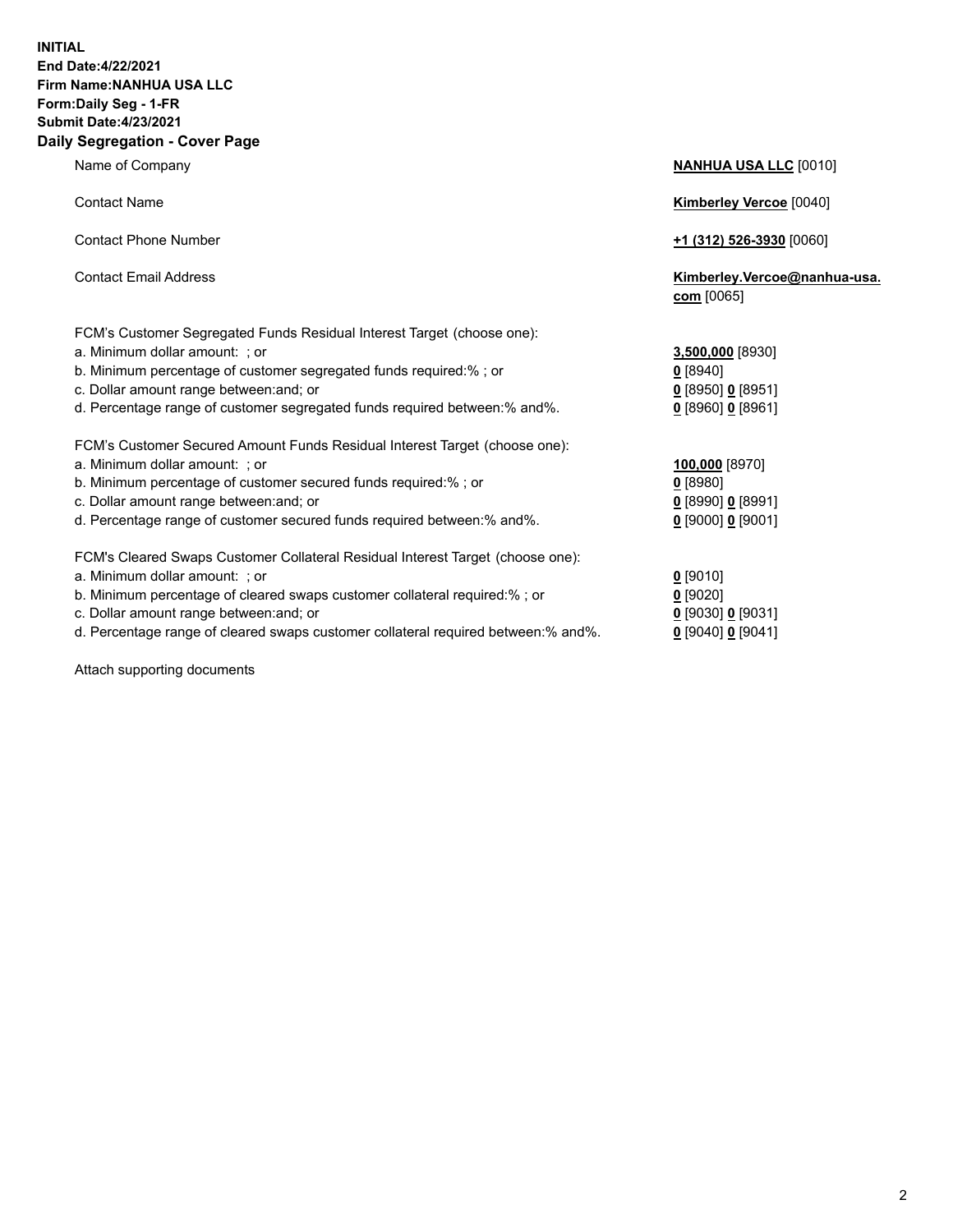## **INITIAL End Date:4/22/2021 Firm Name:NANHUA USA LLC Form:Daily Seg - 1-FR Submit Date:4/23/2021 Daily Segregation - Secured Amounts**

| Foreign Futures and Foreign Options Secured Amounts<br>Amount required to be set aside pursuant to law, rule or regulation of a foreign<br>$0$ [5605]<br>government or a rule of a self-regulatory organization authorized thereunder<br>1.<br>Net ledger balance - Foreign Futures and Foreign Option Trading - All Customers<br>A. Cash<br>41,126 [5615]<br>B. Securities (at market)<br>$0$ [5617]<br>2.<br>Net unrealized profit (loss) in open futures contracts traded on a foreign board of trade<br>-20,470 [5625]<br>3.<br>Exchange traded options<br>A. Market value of open option contracts purchased on a foreign board of trade<br>$0$ [5635]<br>B. Market value of open contracts granted (sold) on a foreign board of trade<br>$0$ [5637]<br>4.<br>Net equity (deficit) (add lines 1. 2. and 3.)<br>20,656 [5645]<br>5.<br>Account liquidating to a deficit and account with a debit balances - gross amount<br>$0$ [5651]<br>Less: amount offset by customer owned securities<br>0 [5652] 0 [5654]<br>6<br>Amount required to be set aside as the secured amount - Net Liquidating Equity<br>20,656 [5655]<br>Method (add lines 4 and 5)<br>7.<br>Greater of amount required to be set aside pursuant to foreign jurisdiction (above) or line<br>20,656 [5660]<br>6.<br>FUNDS DEPOSITED IN SEPARATE REGULATION 30.7 ACCOUNTS<br>1.<br>Cash in Banks<br>A. Banks located in the United States<br>226,016 [5700]<br>B. Other banks qualified under Regulation 30.7<br>0 [5720] 226,016 [5730]<br>2.<br>Securities<br>A. In safekeeping with banks located in the United States<br>$0$ [5740]<br>B. In safekeeping with other banks qualified under Regulation 30.7<br>0 [5760] 0 [5770]<br>3.<br>Equities with registered futures commission merchants<br>A. Cash<br>$0$ [5780]<br><b>B.</b> Securities<br>$0$ [5790]<br>C. Unrealized gain (loss) on open futures contracts<br>$0$ [5800]<br>D. Value of long option contracts<br>$0$ [5810]<br>E. Value of short option contracts<br>0 [5815] 0 [5820]<br>4.<br>Amounts held by clearing organizations of foreign boards of trade<br>A. Cash<br>$0$ [5840]<br><b>B.</b> Securities<br>$0$ [5850]<br>C. Amount due to (from) clearing organization - daily variation<br>$0$ [5860]<br>D. Value of long option contracts<br>$0$ [5870]<br>E. Value of short option contracts<br>0 [5875] 0 [5880]<br>5.<br>Amounts held by member of foreign boards of trade<br>A. Cash<br>166,651 [5900]<br><b>B.</b> Securities<br>$0$ [5910]<br>C. Unrealized gain (loss) on open futures contracts<br>-20,470 [5920]<br>D. Value of long option contracts<br>$0$ [5930]<br>E. Value of short option contracts<br>0 [5935] 146,181 [5940]<br>6.<br>Amounts with other depositories designated by a foreign board of trade<br>$0$ [5960]<br>7.<br>Segregated funds on hand<br>$0$ [5965]<br>8.<br>Total funds in separate section 30.7 accounts<br>372,197 [5970]<br>Excess (deficiency) Set Aside for Secured Amount (subtract line 7 Secured Statement<br>9.<br>351,541 [5680]<br>Page 1 from Line 8)<br>10.<br>Management Target Amount for Excess funds in separate section 30.7 accounts<br>100,000 [5980]<br>11.<br>Excess (deficiency) funds in separate 30.7 accounts over (under) Management Target<br>251,541 [5985] |  |  |
|---------------------------------------------------------------------------------------------------------------------------------------------------------------------------------------------------------------------------------------------------------------------------------------------------------------------------------------------------------------------------------------------------------------------------------------------------------------------------------------------------------------------------------------------------------------------------------------------------------------------------------------------------------------------------------------------------------------------------------------------------------------------------------------------------------------------------------------------------------------------------------------------------------------------------------------------------------------------------------------------------------------------------------------------------------------------------------------------------------------------------------------------------------------------------------------------------------------------------------------------------------------------------------------------------------------------------------------------------------------------------------------------------------------------------------------------------------------------------------------------------------------------------------------------------------------------------------------------------------------------------------------------------------------------------------------------------------------------------------------------------------------------------------------------------------------------------------------------------------------------------------------------------------------------------------------------------------------------------------------------------------------------------------------------------------------------------------------------------------------------------------------------------------------------------------------------------------------------------------------------------------------------------------------------------------------------------------------------------------------------------------------------------------------------------------------------------------------------------------------------------------------------------------------------------------------------------------------------------------------------------------------------------------------------------------------------------------------------------------------------------------------------------------------------------------------------------------------------------------------------------------------------------------------------------------------------------------------------------------------------------------------------------------------------------------------------------------------------------------------------------------------------------------------------------------------------------------------------------------------------------------------------------------|--|--|
|                                                                                                                                                                                                                                                                                                                                                                                                                                                                                                                                                                                                                                                                                                                                                                                                                                                                                                                                                                                                                                                                                                                                                                                                                                                                                                                                                                                                                                                                                                                                                                                                                                                                                                                                                                                                                                                                                                                                                                                                                                                                                                                                                                                                                                                                                                                                                                                                                                                                                                                                                                                                                                                                                                                                                                                                                                                                                                                                                                                                                                                                                                                                                                                                                                                                                 |  |  |
|                                                                                                                                                                                                                                                                                                                                                                                                                                                                                                                                                                                                                                                                                                                                                                                                                                                                                                                                                                                                                                                                                                                                                                                                                                                                                                                                                                                                                                                                                                                                                                                                                                                                                                                                                                                                                                                                                                                                                                                                                                                                                                                                                                                                                                                                                                                                                                                                                                                                                                                                                                                                                                                                                                                                                                                                                                                                                                                                                                                                                                                                                                                                                                                                                                                                                 |  |  |
|                                                                                                                                                                                                                                                                                                                                                                                                                                                                                                                                                                                                                                                                                                                                                                                                                                                                                                                                                                                                                                                                                                                                                                                                                                                                                                                                                                                                                                                                                                                                                                                                                                                                                                                                                                                                                                                                                                                                                                                                                                                                                                                                                                                                                                                                                                                                                                                                                                                                                                                                                                                                                                                                                                                                                                                                                                                                                                                                                                                                                                                                                                                                                                                                                                                                                 |  |  |
|                                                                                                                                                                                                                                                                                                                                                                                                                                                                                                                                                                                                                                                                                                                                                                                                                                                                                                                                                                                                                                                                                                                                                                                                                                                                                                                                                                                                                                                                                                                                                                                                                                                                                                                                                                                                                                                                                                                                                                                                                                                                                                                                                                                                                                                                                                                                                                                                                                                                                                                                                                                                                                                                                                                                                                                                                                                                                                                                                                                                                                                                                                                                                                                                                                                                                 |  |  |
|                                                                                                                                                                                                                                                                                                                                                                                                                                                                                                                                                                                                                                                                                                                                                                                                                                                                                                                                                                                                                                                                                                                                                                                                                                                                                                                                                                                                                                                                                                                                                                                                                                                                                                                                                                                                                                                                                                                                                                                                                                                                                                                                                                                                                                                                                                                                                                                                                                                                                                                                                                                                                                                                                                                                                                                                                                                                                                                                                                                                                                                                                                                                                                                                                                                                                 |  |  |
|                                                                                                                                                                                                                                                                                                                                                                                                                                                                                                                                                                                                                                                                                                                                                                                                                                                                                                                                                                                                                                                                                                                                                                                                                                                                                                                                                                                                                                                                                                                                                                                                                                                                                                                                                                                                                                                                                                                                                                                                                                                                                                                                                                                                                                                                                                                                                                                                                                                                                                                                                                                                                                                                                                                                                                                                                                                                                                                                                                                                                                                                                                                                                                                                                                                                                 |  |  |
|                                                                                                                                                                                                                                                                                                                                                                                                                                                                                                                                                                                                                                                                                                                                                                                                                                                                                                                                                                                                                                                                                                                                                                                                                                                                                                                                                                                                                                                                                                                                                                                                                                                                                                                                                                                                                                                                                                                                                                                                                                                                                                                                                                                                                                                                                                                                                                                                                                                                                                                                                                                                                                                                                                                                                                                                                                                                                                                                                                                                                                                                                                                                                                                                                                                                                 |  |  |
|                                                                                                                                                                                                                                                                                                                                                                                                                                                                                                                                                                                                                                                                                                                                                                                                                                                                                                                                                                                                                                                                                                                                                                                                                                                                                                                                                                                                                                                                                                                                                                                                                                                                                                                                                                                                                                                                                                                                                                                                                                                                                                                                                                                                                                                                                                                                                                                                                                                                                                                                                                                                                                                                                                                                                                                                                                                                                                                                                                                                                                                                                                                                                                                                                                                                                 |  |  |
|                                                                                                                                                                                                                                                                                                                                                                                                                                                                                                                                                                                                                                                                                                                                                                                                                                                                                                                                                                                                                                                                                                                                                                                                                                                                                                                                                                                                                                                                                                                                                                                                                                                                                                                                                                                                                                                                                                                                                                                                                                                                                                                                                                                                                                                                                                                                                                                                                                                                                                                                                                                                                                                                                                                                                                                                                                                                                                                                                                                                                                                                                                                                                                                                                                                                                 |  |  |
|                                                                                                                                                                                                                                                                                                                                                                                                                                                                                                                                                                                                                                                                                                                                                                                                                                                                                                                                                                                                                                                                                                                                                                                                                                                                                                                                                                                                                                                                                                                                                                                                                                                                                                                                                                                                                                                                                                                                                                                                                                                                                                                                                                                                                                                                                                                                                                                                                                                                                                                                                                                                                                                                                                                                                                                                                                                                                                                                                                                                                                                                                                                                                                                                                                                                                 |  |  |
|                                                                                                                                                                                                                                                                                                                                                                                                                                                                                                                                                                                                                                                                                                                                                                                                                                                                                                                                                                                                                                                                                                                                                                                                                                                                                                                                                                                                                                                                                                                                                                                                                                                                                                                                                                                                                                                                                                                                                                                                                                                                                                                                                                                                                                                                                                                                                                                                                                                                                                                                                                                                                                                                                                                                                                                                                                                                                                                                                                                                                                                                                                                                                                                                                                                                                 |  |  |
|                                                                                                                                                                                                                                                                                                                                                                                                                                                                                                                                                                                                                                                                                                                                                                                                                                                                                                                                                                                                                                                                                                                                                                                                                                                                                                                                                                                                                                                                                                                                                                                                                                                                                                                                                                                                                                                                                                                                                                                                                                                                                                                                                                                                                                                                                                                                                                                                                                                                                                                                                                                                                                                                                                                                                                                                                                                                                                                                                                                                                                                                                                                                                                                                                                                                                 |  |  |
|                                                                                                                                                                                                                                                                                                                                                                                                                                                                                                                                                                                                                                                                                                                                                                                                                                                                                                                                                                                                                                                                                                                                                                                                                                                                                                                                                                                                                                                                                                                                                                                                                                                                                                                                                                                                                                                                                                                                                                                                                                                                                                                                                                                                                                                                                                                                                                                                                                                                                                                                                                                                                                                                                                                                                                                                                                                                                                                                                                                                                                                                                                                                                                                                                                                                                 |  |  |
|                                                                                                                                                                                                                                                                                                                                                                                                                                                                                                                                                                                                                                                                                                                                                                                                                                                                                                                                                                                                                                                                                                                                                                                                                                                                                                                                                                                                                                                                                                                                                                                                                                                                                                                                                                                                                                                                                                                                                                                                                                                                                                                                                                                                                                                                                                                                                                                                                                                                                                                                                                                                                                                                                                                                                                                                                                                                                                                                                                                                                                                                                                                                                                                                                                                                                 |  |  |
|                                                                                                                                                                                                                                                                                                                                                                                                                                                                                                                                                                                                                                                                                                                                                                                                                                                                                                                                                                                                                                                                                                                                                                                                                                                                                                                                                                                                                                                                                                                                                                                                                                                                                                                                                                                                                                                                                                                                                                                                                                                                                                                                                                                                                                                                                                                                                                                                                                                                                                                                                                                                                                                                                                                                                                                                                                                                                                                                                                                                                                                                                                                                                                                                                                                                                 |  |  |
|                                                                                                                                                                                                                                                                                                                                                                                                                                                                                                                                                                                                                                                                                                                                                                                                                                                                                                                                                                                                                                                                                                                                                                                                                                                                                                                                                                                                                                                                                                                                                                                                                                                                                                                                                                                                                                                                                                                                                                                                                                                                                                                                                                                                                                                                                                                                                                                                                                                                                                                                                                                                                                                                                                                                                                                                                                                                                                                                                                                                                                                                                                                                                                                                                                                                                 |  |  |
|                                                                                                                                                                                                                                                                                                                                                                                                                                                                                                                                                                                                                                                                                                                                                                                                                                                                                                                                                                                                                                                                                                                                                                                                                                                                                                                                                                                                                                                                                                                                                                                                                                                                                                                                                                                                                                                                                                                                                                                                                                                                                                                                                                                                                                                                                                                                                                                                                                                                                                                                                                                                                                                                                                                                                                                                                                                                                                                                                                                                                                                                                                                                                                                                                                                                                 |  |  |
|                                                                                                                                                                                                                                                                                                                                                                                                                                                                                                                                                                                                                                                                                                                                                                                                                                                                                                                                                                                                                                                                                                                                                                                                                                                                                                                                                                                                                                                                                                                                                                                                                                                                                                                                                                                                                                                                                                                                                                                                                                                                                                                                                                                                                                                                                                                                                                                                                                                                                                                                                                                                                                                                                                                                                                                                                                                                                                                                                                                                                                                                                                                                                                                                                                                                                 |  |  |
|                                                                                                                                                                                                                                                                                                                                                                                                                                                                                                                                                                                                                                                                                                                                                                                                                                                                                                                                                                                                                                                                                                                                                                                                                                                                                                                                                                                                                                                                                                                                                                                                                                                                                                                                                                                                                                                                                                                                                                                                                                                                                                                                                                                                                                                                                                                                                                                                                                                                                                                                                                                                                                                                                                                                                                                                                                                                                                                                                                                                                                                                                                                                                                                                                                                                                 |  |  |
|                                                                                                                                                                                                                                                                                                                                                                                                                                                                                                                                                                                                                                                                                                                                                                                                                                                                                                                                                                                                                                                                                                                                                                                                                                                                                                                                                                                                                                                                                                                                                                                                                                                                                                                                                                                                                                                                                                                                                                                                                                                                                                                                                                                                                                                                                                                                                                                                                                                                                                                                                                                                                                                                                                                                                                                                                                                                                                                                                                                                                                                                                                                                                                                                                                                                                 |  |  |
|                                                                                                                                                                                                                                                                                                                                                                                                                                                                                                                                                                                                                                                                                                                                                                                                                                                                                                                                                                                                                                                                                                                                                                                                                                                                                                                                                                                                                                                                                                                                                                                                                                                                                                                                                                                                                                                                                                                                                                                                                                                                                                                                                                                                                                                                                                                                                                                                                                                                                                                                                                                                                                                                                                                                                                                                                                                                                                                                                                                                                                                                                                                                                                                                                                                                                 |  |  |
|                                                                                                                                                                                                                                                                                                                                                                                                                                                                                                                                                                                                                                                                                                                                                                                                                                                                                                                                                                                                                                                                                                                                                                                                                                                                                                                                                                                                                                                                                                                                                                                                                                                                                                                                                                                                                                                                                                                                                                                                                                                                                                                                                                                                                                                                                                                                                                                                                                                                                                                                                                                                                                                                                                                                                                                                                                                                                                                                                                                                                                                                                                                                                                                                                                                                                 |  |  |
|                                                                                                                                                                                                                                                                                                                                                                                                                                                                                                                                                                                                                                                                                                                                                                                                                                                                                                                                                                                                                                                                                                                                                                                                                                                                                                                                                                                                                                                                                                                                                                                                                                                                                                                                                                                                                                                                                                                                                                                                                                                                                                                                                                                                                                                                                                                                                                                                                                                                                                                                                                                                                                                                                                                                                                                                                                                                                                                                                                                                                                                                                                                                                                                                                                                                                 |  |  |
|                                                                                                                                                                                                                                                                                                                                                                                                                                                                                                                                                                                                                                                                                                                                                                                                                                                                                                                                                                                                                                                                                                                                                                                                                                                                                                                                                                                                                                                                                                                                                                                                                                                                                                                                                                                                                                                                                                                                                                                                                                                                                                                                                                                                                                                                                                                                                                                                                                                                                                                                                                                                                                                                                                                                                                                                                                                                                                                                                                                                                                                                                                                                                                                                                                                                                 |  |  |
|                                                                                                                                                                                                                                                                                                                                                                                                                                                                                                                                                                                                                                                                                                                                                                                                                                                                                                                                                                                                                                                                                                                                                                                                                                                                                                                                                                                                                                                                                                                                                                                                                                                                                                                                                                                                                                                                                                                                                                                                                                                                                                                                                                                                                                                                                                                                                                                                                                                                                                                                                                                                                                                                                                                                                                                                                                                                                                                                                                                                                                                                                                                                                                                                                                                                                 |  |  |
|                                                                                                                                                                                                                                                                                                                                                                                                                                                                                                                                                                                                                                                                                                                                                                                                                                                                                                                                                                                                                                                                                                                                                                                                                                                                                                                                                                                                                                                                                                                                                                                                                                                                                                                                                                                                                                                                                                                                                                                                                                                                                                                                                                                                                                                                                                                                                                                                                                                                                                                                                                                                                                                                                                                                                                                                                                                                                                                                                                                                                                                                                                                                                                                                                                                                                 |  |  |
|                                                                                                                                                                                                                                                                                                                                                                                                                                                                                                                                                                                                                                                                                                                                                                                                                                                                                                                                                                                                                                                                                                                                                                                                                                                                                                                                                                                                                                                                                                                                                                                                                                                                                                                                                                                                                                                                                                                                                                                                                                                                                                                                                                                                                                                                                                                                                                                                                                                                                                                                                                                                                                                                                                                                                                                                                                                                                                                                                                                                                                                                                                                                                                                                                                                                                 |  |  |
|                                                                                                                                                                                                                                                                                                                                                                                                                                                                                                                                                                                                                                                                                                                                                                                                                                                                                                                                                                                                                                                                                                                                                                                                                                                                                                                                                                                                                                                                                                                                                                                                                                                                                                                                                                                                                                                                                                                                                                                                                                                                                                                                                                                                                                                                                                                                                                                                                                                                                                                                                                                                                                                                                                                                                                                                                                                                                                                                                                                                                                                                                                                                                                                                                                                                                 |  |  |
|                                                                                                                                                                                                                                                                                                                                                                                                                                                                                                                                                                                                                                                                                                                                                                                                                                                                                                                                                                                                                                                                                                                                                                                                                                                                                                                                                                                                                                                                                                                                                                                                                                                                                                                                                                                                                                                                                                                                                                                                                                                                                                                                                                                                                                                                                                                                                                                                                                                                                                                                                                                                                                                                                                                                                                                                                                                                                                                                                                                                                                                                                                                                                                                                                                                                                 |  |  |
|                                                                                                                                                                                                                                                                                                                                                                                                                                                                                                                                                                                                                                                                                                                                                                                                                                                                                                                                                                                                                                                                                                                                                                                                                                                                                                                                                                                                                                                                                                                                                                                                                                                                                                                                                                                                                                                                                                                                                                                                                                                                                                                                                                                                                                                                                                                                                                                                                                                                                                                                                                                                                                                                                                                                                                                                                                                                                                                                                                                                                                                                                                                                                                                                                                                                                 |  |  |
|                                                                                                                                                                                                                                                                                                                                                                                                                                                                                                                                                                                                                                                                                                                                                                                                                                                                                                                                                                                                                                                                                                                                                                                                                                                                                                                                                                                                                                                                                                                                                                                                                                                                                                                                                                                                                                                                                                                                                                                                                                                                                                                                                                                                                                                                                                                                                                                                                                                                                                                                                                                                                                                                                                                                                                                                                                                                                                                                                                                                                                                                                                                                                                                                                                                                                 |  |  |
|                                                                                                                                                                                                                                                                                                                                                                                                                                                                                                                                                                                                                                                                                                                                                                                                                                                                                                                                                                                                                                                                                                                                                                                                                                                                                                                                                                                                                                                                                                                                                                                                                                                                                                                                                                                                                                                                                                                                                                                                                                                                                                                                                                                                                                                                                                                                                                                                                                                                                                                                                                                                                                                                                                                                                                                                                                                                                                                                                                                                                                                                                                                                                                                                                                                                                 |  |  |
|                                                                                                                                                                                                                                                                                                                                                                                                                                                                                                                                                                                                                                                                                                                                                                                                                                                                                                                                                                                                                                                                                                                                                                                                                                                                                                                                                                                                                                                                                                                                                                                                                                                                                                                                                                                                                                                                                                                                                                                                                                                                                                                                                                                                                                                                                                                                                                                                                                                                                                                                                                                                                                                                                                                                                                                                                                                                                                                                                                                                                                                                                                                                                                                                                                                                                 |  |  |
|                                                                                                                                                                                                                                                                                                                                                                                                                                                                                                                                                                                                                                                                                                                                                                                                                                                                                                                                                                                                                                                                                                                                                                                                                                                                                                                                                                                                                                                                                                                                                                                                                                                                                                                                                                                                                                                                                                                                                                                                                                                                                                                                                                                                                                                                                                                                                                                                                                                                                                                                                                                                                                                                                                                                                                                                                                                                                                                                                                                                                                                                                                                                                                                                                                                                                 |  |  |
|                                                                                                                                                                                                                                                                                                                                                                                                                                                                                                                                                                                                                                                                                                                                                                                                                                                                                                                                                                                                                                                                                                                                                                                                                                                                                                                                                                                                                                                                                                                                                                                                                                                                                                                                                                                                                                                                                                                                                                                                                                                                                                                                                                                                                                                                                                                                                                                                                                                                                                                                                                                                                                                                                                                                                                                                                                                                                                                                                                                                                                                                                                                                                                                                                                                                                 |  |  |
|                                                                                                                                                                                                                                                                                                                                                                                                                                                                                                                                                                                                                                                                                                                                                                                                                                                                                                                                                                                                                                                                                                                                                                                                                                                                                                                                                                                                                                                                                                                                                                                                                                                                                                                                                                                                                                                                                                                                                                                                                                                                                                                                                                                                                                                                                                                                                                                                                                                                                                                                                                                                                                                                                                                                                                                                                                                                                                                                                                                                                                                                                                                                                                                                                                                                                 |  |  |
|                                                                                                                                                                                                                                                                                                                                                                                                                                                                                                                                                                                                                                                                                                                                                                                                                                                                                                                                                                                                                                                                                                                                                                                                                                                                                                                                                                                                                                                                                                                                                                                                                                                                                                                                                                                                                                                                                                                                                                                                                                                                                                                                                                                                                                                                                                                                                                                                                                                                                                                                                                                                                                                                                                                                                                                                                                                                                                                                                                                                                                                                                                                                                                                                                                                                                 |  |  |
|                                                                                                                                                                                                                                                                                                                                                                                                                                                                                                                                                                                                                                                                                                                                                                                                                                                                                                                                                                                                                                                                                                                                                                                                                                                                                                                                                                                                                                                                                                                                                                                                                                                                                                                                                                                                                                                                                                                                                                                                                                                                                                                                                                                                                                                                                                                                                                                                                                                                                                                                                                                                                                                                                                                                                                                                                                                                                                                                                                                                                                                                                                                                                                                                                                                                                 |  |  |
|                                                                                                                                                                                                                                                                                                                                                                                                                                                                                                                                                                                                                                                                                                                                                                                                                                                                                                                                                                                                                                                                                                                                                                                                                                                                                                                                                                                                                                                                                                                                                                                                                                                                                                                                                                                                                                                                                                                                                                                                                                                                                                                                                                                                                                                                                                                                                                                                                                                                                                                                                                                                                                                                                                                                                                                                                                                                                                                                                                                                                                                                                                                                                                                                                                                                                 |  |  |
|                                                                                                                                                                                                                                                                                                                                                                                                                                                                                                                                                                                                                                                                                                                                                                                                                                                                                                                                                                                                                                                                                                                                                                                                                                                                                                                                                                                                                                                                                                                                                                                                                                                                                                                                                                                                                                                                                                                                                                                                                                                                                                                                                                                                                                                                                                                                                                                                                                                                                                                                                                                                                                                                                                                                                                                                                                                                                                                                                                                                                                                                                                                                                                                                                                                                                 |  |  |
|                                                                                                                                                                                                                                                                                                                                                                                                                                                                                                                                                                                                                                                                                                                                                                                                                                                                                                                                                                                                                                                                                                                                                                                                                                                                                                                                                                                                                                                                                                                                                                                                                                                                                                                                                                                                                                                                                                                                                                                                                                                                                                                                                                                                                                                                                                                                                                                                                                                                                                                                                                                                                                                                                                                                                                                                                                                                                                                                                                                                                                                                                                                                                                                                                                                                                 |  |  |
|                                                                                                                                                                                                                                                                                                                                                                                                                                                                                                                                                                                                                                                                                                                                                                                                                                                                                                                                                                                                                                                                                                                                                                                                                                                                                                                                                                                                                                                                                                                                                                                                                                                                                                                                                                                                                                                                                                                                                                                                                                                                                                                                                                                                                                                                                                                                                                                                                                                                                                                                                                                                                                                                                                                                                                                                                                                                                                                                                                                                                                                                                                                                                                                                                                                                                 |  |  |
|                                                                                                                                                                                                                                                                                                                                                                                                                                                                                                                                                                                                                                                                                                                                                                                                                                                                                                                                                                                                                                                                                                                                                                                                                                                                                                                                                                                                                                                                                                                                                                                                                                                                                                                                                                                                                                                                                                                                                                                                                                                                                                                                                                                                                                                                                                                                                                                                                                                                                                                                                                                                                                                                                                                                                                                                                                                                                                                                                                                                                                                                                                                                                                                                                                                                                 |  |  |
|                                                                                                                                                                                                                                                                                                                                                                                                                                                                                                                                                                                                                                                                                                                                                                                                                                                                                                                                                                                                                                                                                                                                                                                                                                                                                                                                                                                                                                                                                                                                                                                                                                                                                                                                                                                                                                                                                                                                                                                                                                                                                                                                                                                                                                                                                                                                                                                                                                                                                                                                                                                                                                                                                                                                                                                                                                                                                                                                                                                                                                                                                                                                                                                                                                                                                 |  |  |
|                                                                                                                                                                                                                                                                                                                                                                                                                                                                                                                                                                                                                                                                                                                                                                                                                                                                                                                                                                                                                                                                                                                                                                                                                                                                                                                                                                                                                                                                                                                                                                                                                                                                                                                                                                                                                                                                                                                                                                                                                                                                                                                                                                                                                                                                                                                                                                                                                                                                                                                                                                                                                                                                                                                                                                                                                                                                                                                                                                                                                                                                                                                                                                                                                                                                                 |  |  |
|                                                                                                                                                                                                                                                                                                                                                                                                                                                                                                                                                                                                                                                                                                                                                                                                                                                                                                                                                                                                                                                                                                                                                                                                                                                                                                                                                                                                                                                                                                                                                                                                                                                                                                                                                                                                                                                                                                                                                                                                                                                                                                                                                                                                                                                                                                                                                                                                                                                                                                                                                                                                                                                                                                                                                                                                                                                                                                                                                                                                                                                                                                                                                                                                                                                                                 |  |  |
|                                                                                                                                                                                                                                                                                                                                                                                                                                                                                                                                                                                                                                                                                                                                                                                                                                                                                                                                                                                                                                                                                                                                                                                                                                                                                                                                                                                                                                                                                                                                                                                                                                                                                                                                                                                                                                                                                                                                                                                                                                                                                                                                                                                                                                                                                                                                                                                                                                                                                                                                                                                                                                                                                                                                                                                                                                                                                                                                                                                                                                                                                                                                                                                                                                                                                 |  |  |
|                                                                                                                                                                                                                                                                                                                                                                                                                                                                                                                                                                                                                                                                                                                                                                                                                                                                                                                                                                                                                                                                                                                                                                                                                                                                                                                                                                                                                                                                                                                                                                                                                                                                                                                                                                                                                                                                                                                                                                                                                                                                                                                                                                                                                                                                                                                                                                                                                                                                                                                                                                                                                                                                                                                                                                                                                                                                                                                                                                                                                                                                                                                                                                                                                                                                                 |  |  |
|                                                                                                                                                                                                                                                                                                                                                                                                                                                                                                                                                                                                                                                                                                                                                                                                                                                                                                                                                                                                                                                                                                                                                                                                                                                                                                                                                                                                                                                                                                                                                                                                                                                                                                                                                                                                                                                                                                                                                                                                                                                                                                                                                                                                                                                                                                                                                                                                                                                                                                                                                                                                                                                                                                                                                                                                                                                                                                                                                                                                                                                                                                                                                                                                                                                                                 |  |  |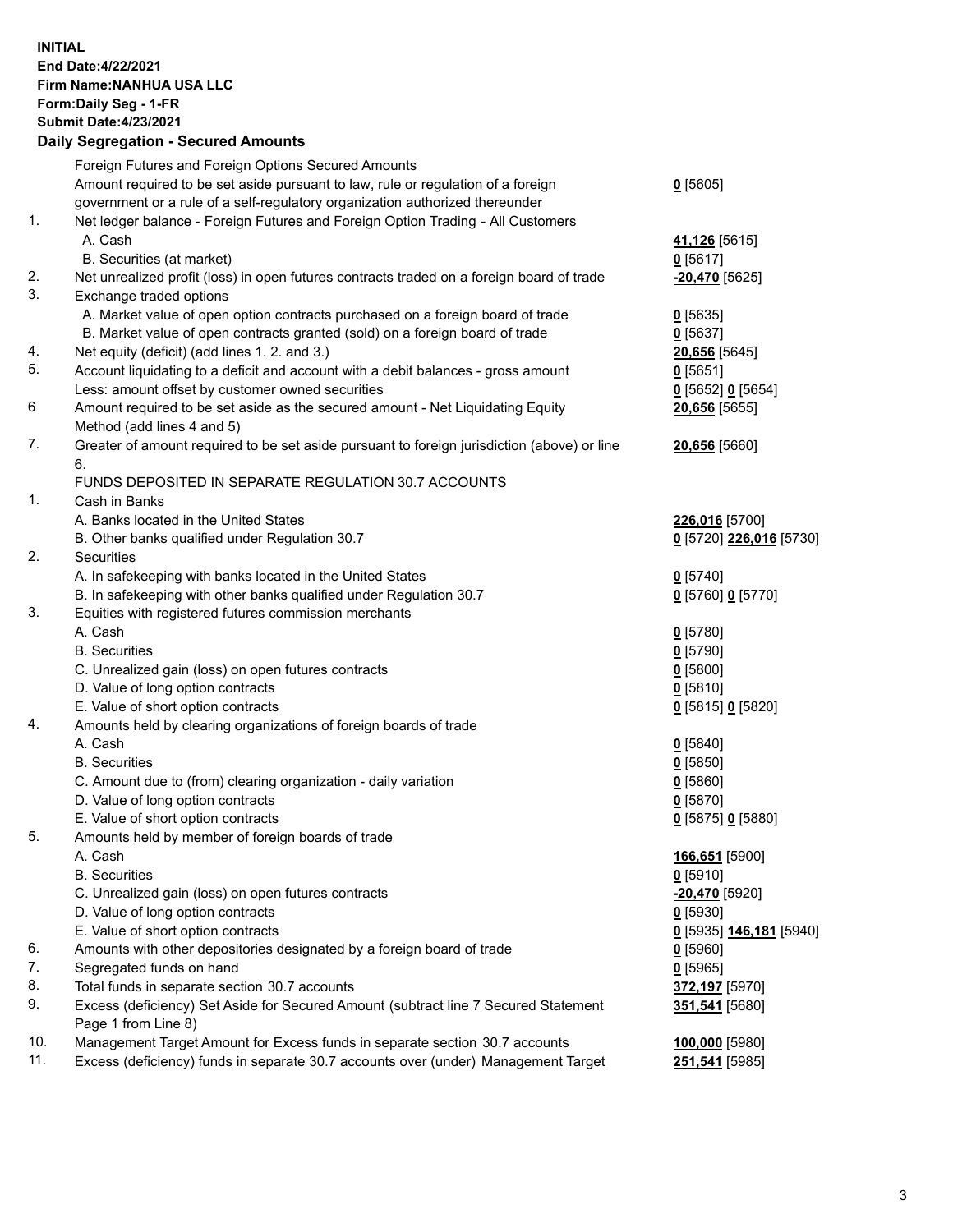| <b>INITIAL</b> | End Date: 4/22/2021<br>Firm Name: NANHUA USA LLC<br>Form: Daily Seg - 1-FR<br><b>Submit Date: 4/23/2021</b><br>Daily Segregation - Segregation Statement |                                      |
|----------------|----------------------------------------------------------------------------------------------------------------------------------------------------------|--------------------------------------|
|                | SEGREGATION REQUIREMENTS (Section 4d(2) of the CEAct)                                                                                                    |                                      |
| 1 <sub>1</sub> | Net ledger balance                                                                                                                                       |                                      |
|                | A. Cash                                                                                                                                                  | 156,940,560 [5000]                   |
| 2.             | B. Securities (at market)<br>Net unrealized profit (loss) in open futures contracts traded on a contract market                                          | $0$ [5010]<br>$-33,371,675$ [5020]   |
| 3.             | Exchange traded options                                                                                                                                  |                                      |
|                | A. Market value of open option contracts purchased on a contract market                                                                                  | 1,112,090 [5030]                     |
|                | B. Market value of open option contracts granted (sold) on a contract market                                                                             | $-1,068,399$ [5040]                  |
| 4.             | Net Equity (deficit) (add lines 1, 2, and 3)                                                                                                             | 123,612,576 [5050]                   |
| 5.             | Accounts liquidating to a deficit and accounts with                                                                                                      |                                      |
|                | debit balances - gross amount                                                                                                                            | $0$ [5060]                           |
|                | Less: amount offset by customer owned securities                                                                                                         | 0 [5070] 0 [5080]                    |
| 6.             | Amount required to be segregated (add lines 4 and 5)                                                                                                     | 123,612,576 [5090]                   |
|                | FUNDS IN SEGREGATED ACCOUNTS                                                                                                                             |                                      |
| 7.             | Deposited in segregated funds bank accounts                                                                                                              |                                      |
|                | A. Cash                                                                                                                                                  | 36,739,429 [5100]                    |
|                | B. Securities representing investment of customers' funds (at market)                                                                                    | $0$ [5110]                           |
|                | C. Securities held for particular customers or option customers in lieu of cash (at                                                                      | $0$ [5120]                           |
|                | market)                                                                                                                                                  |                                      |
| 8.             | Margins on deposit with derivatives clearing organizations of contract markets<br>A. Cash                                                                |                                      |
|                | B. Securities representing investment of customers' funds (at market)                                                                                    | 97,752,719 [5130]                    |
|                | C. Securities held for particular customers or option customers in lieu of cash (at                                                                      | $0$ [5140]<br>$0$ [5150]             |
|                | market)                                                                                                                                                  |                                      |
| 9.             | Net settlement from (to) derivatives clearing organizations of contract markets                                                                          | 55,413 [5160]                        |
| 10.            | Exchange traded options                                                                                                                                  |                                      |
|                | A. Value of open long option contracts                                                                                                                   | 1,112,090 [5170]                     |
|                | B. Value of open short option contracts                                                                                                                  | -1,068,399 [5180]                    |
| 11.            | Net equities with other FCMs                                                                                                                             |                                      |
|                | A. Net liquidating equity                                                                                                                                | $0$ [5190]                           |
|                | B. Securities representing investment of customers' funds (at market)                                                                                    | $0$ [5200]                           |
|                | C. Securities held for particular customers or option customers in lieu of cash (at                                                                      | $0$ [5210]                           |
|                | market)                                                                                                                                                  |                                      |
| 12.            | Segregated funds on hand                                                                                                                                 | $0$ [5215]                           |
| 13.            | Total amount in segregation (add lines 7 through 12)                                                                                                     | 134,591,252 [5220]                   |
| 14.<br>15.     | Excess (deficiency) funds in segregation (subtract line 6 from line 13)<br>Management Target Amount for Excess funds in segregation                      | 10,978,676 [5230]                    |
| 16.            | Excess (deficiency) funds in segregation over (under) Management Target Amount                                                                           | 3,500,000 [5240]<br>7,478,676 [5250] |
|                | <b>Excess</b>                                                                                                                                            |                                      |